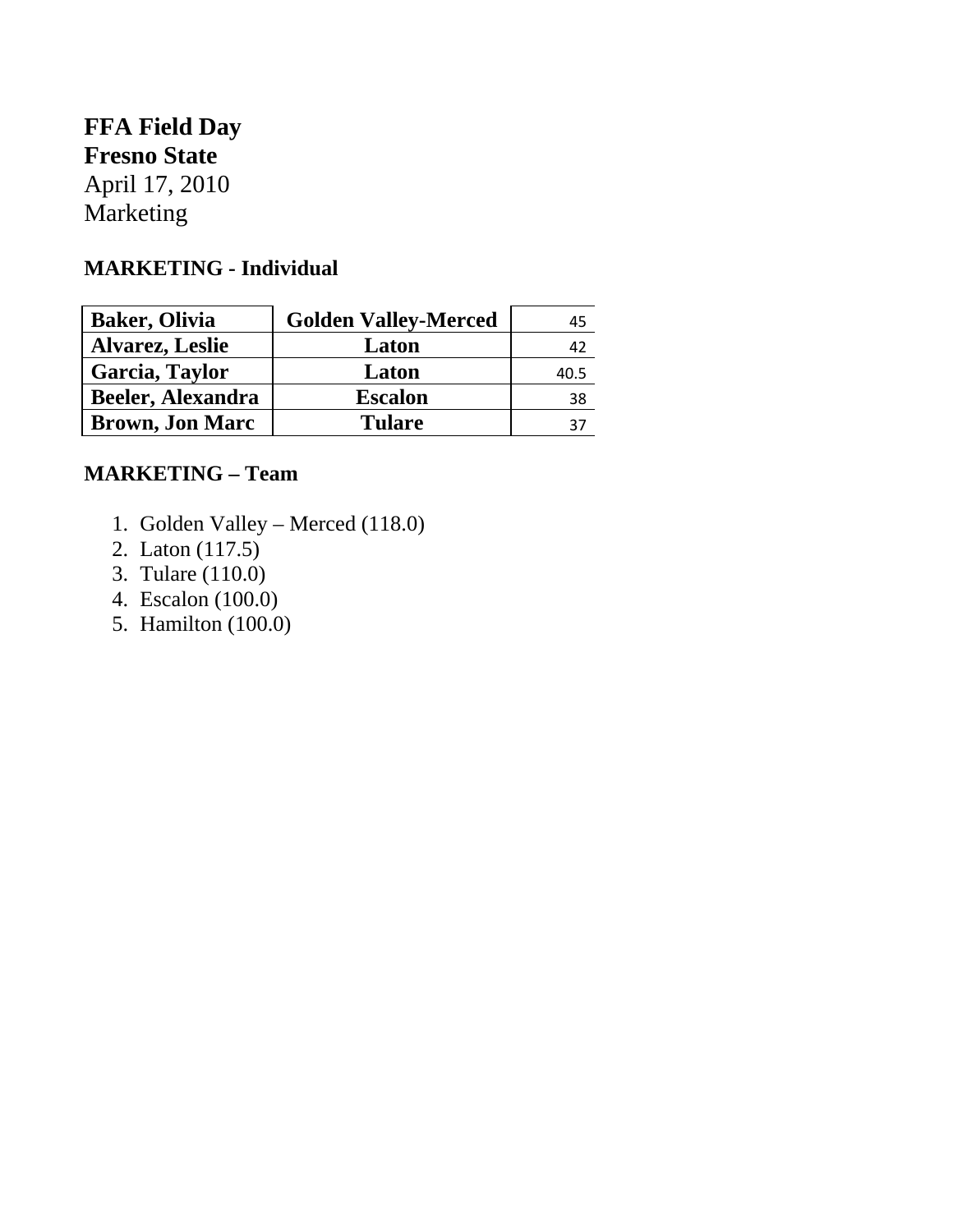| ID             |                              |                             |
|----------------|------------------------------|-----------------------------|
|                | Number Contestant            | <b>Chapter</b>              |
| 3              | <b>Baker, Olivia</b>         | <b>Golden Valley-Merced</b> |
| $\mathbf{1}$   | <b>Alvarez, Leslie</b>       | Laton                       |
| 13             | Garcia, Taylor               | Laton                       |
| 4              | <b>Beeler, Alexandra</b>     | <b>Escalon</b>              |
| $\overline{7}$ | <b>Brown, Jon Marc</b>       | <b>Tulare</b>               |
| $\overline{2}$ | <b>Anderson, Lindsey</b>     | <b>Escalon</b>              |
| 10             | <b>Collins, Kristen</b>      | <b>Golden Valley-Merced</b> |
| 11             | Cox, Joshua                  | <b>Tulare</b>               |
| 26             | <b>Shippelhoute, Karlene</b> | <b>Hamilton City</b>        |
| 14             | <b>Gomez</b> , Jacob         | <b>Tulare</b>               |
| 35             | <b>Wells, Tim</b>            | <b>Golden Valley-Merced</b> |
| 21             | <b>Noques, Jeannine</b>      | <b>Tulare</b>               |
| 34             | Velazquez, Mirian            | Laton                       |
| 32             | Toor, Aruvijoat              | <b>Tulare</b>               |
| 23             | Richmond, Jenna              | Laton                       |
| 8              | <b>Burbank, Brett</b>        | <b>Hamilton City</b>        |
| 27             | <b>Simon, Sharon</b>         | Galt                        |
| 29             | <b>Steward, Tommy</b>        | <b>Hamilton City</b>        |
| 16             | Ligas, Kristin               | <b>Hamilton City</b>        |
| 18             | Mendoza, Pedro               | <b>Tranquillity</b>         |
| 6              | Bravo, Arcelia               | Laton                       |
| 19             | <b>Montecinos, Marco</b>     | <b>Hamilton City</b>        |
| 28             | <b>Steinbacher, Peyton</b>   | Galt                        |
| 33             | <b>Van Houtte, Cody</b>      | <b>Hamilton City</b>        |
| 30             | <b>Stone, Kristen</b>        | <b>Hamilton City</b>        |
| 5              | Beeler, Hannah               | <b>Escalon</b>              |
| 17             | <b>Manriquez, Maria</b>      | <b>Tranquillity</b>         |
| 22             | Parker, Kaitlynn             | Galt                        |
| 24             | Rodriquez, Laura             | <b>Parlier</b>              |
| 12             | Elkin, Nathon                | <b>Hamilton City</b>        |
| 31             | <b>Terry, Jason</b>          | <b>Parlier</b>              |
| 15             | <b>Large, Katie</b>          | Galt                        |
| 9              | Castro, Laura                | <b>Parlier</b>              |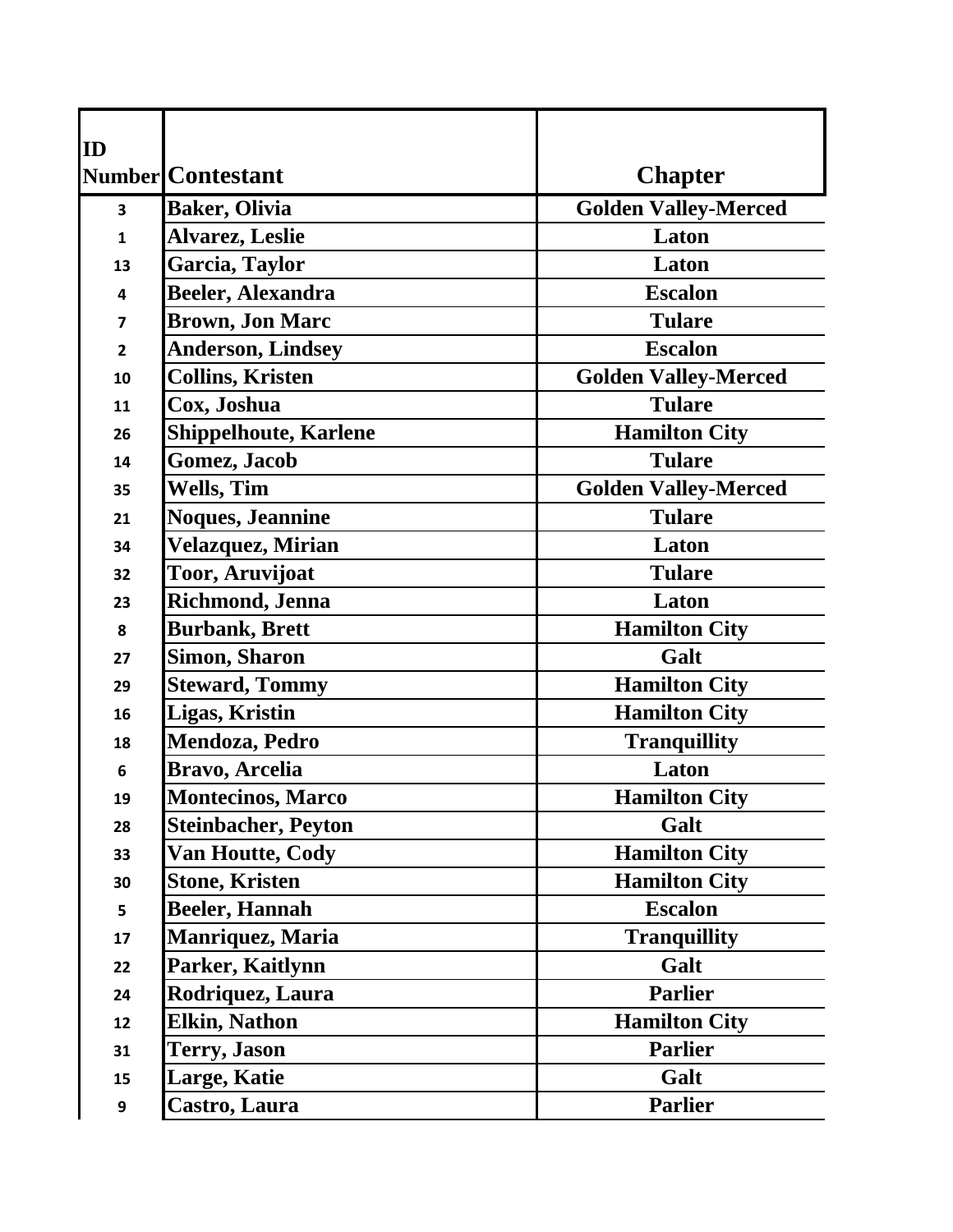| 20 | Moreno, Michelle    | Parlier        |
|----|---------------------|----------------|
| 25 | <b>Salas, Tania</b> | <b>Parlier</b> |

 $\mathsf I$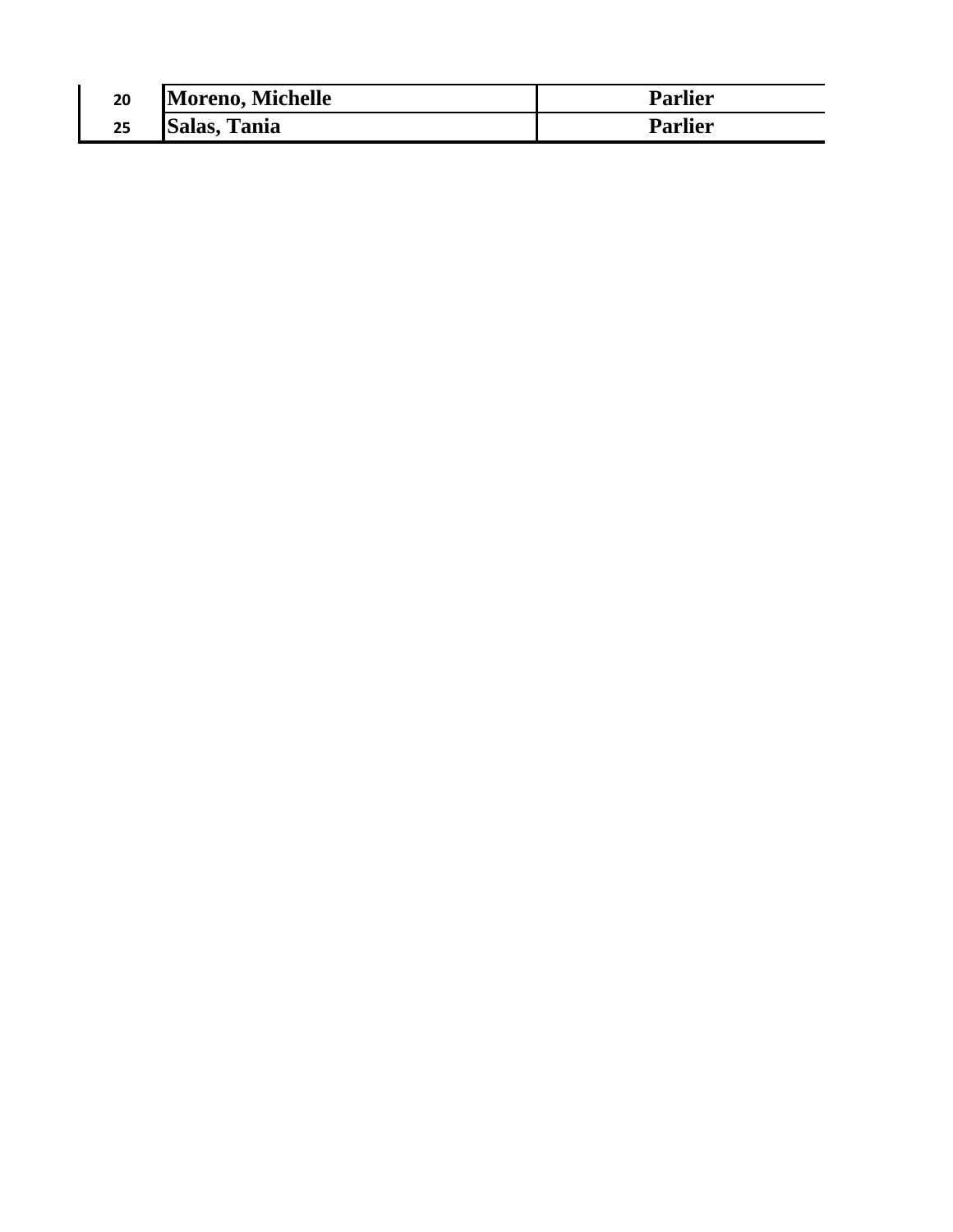| Written         | <b>Rank</b> |
|-----------------|-------------|
| 45              |             |
| 42              |             |
| 40.5            |             |
| 38              |             |
| 37              | 1           |
| 37              |             |
| 37              |             |
| 37              |             |
| 37              |             |
| 36              |             |
| 36              |             |
| 35.5            |             |
| 35              |             |
| 34              |             |
| 32.5            |             |
| 32              |             |
| 32              |             |
| 31              |             |
| 30.5            |             |
| 30.5            |             |
| 30              |             |
| 29.5            |             |
| 29.5            |             |
| $\frac{27}{1}$  |             |
| 26.5            |             |
| $\frac{25}{1}$  |             |
| $\overline{25}$ |             |
| 24              |             |
| 23              |             |
| 22.5            |             |
| 21.5            |             |
| 21              |             |
| 18              |             |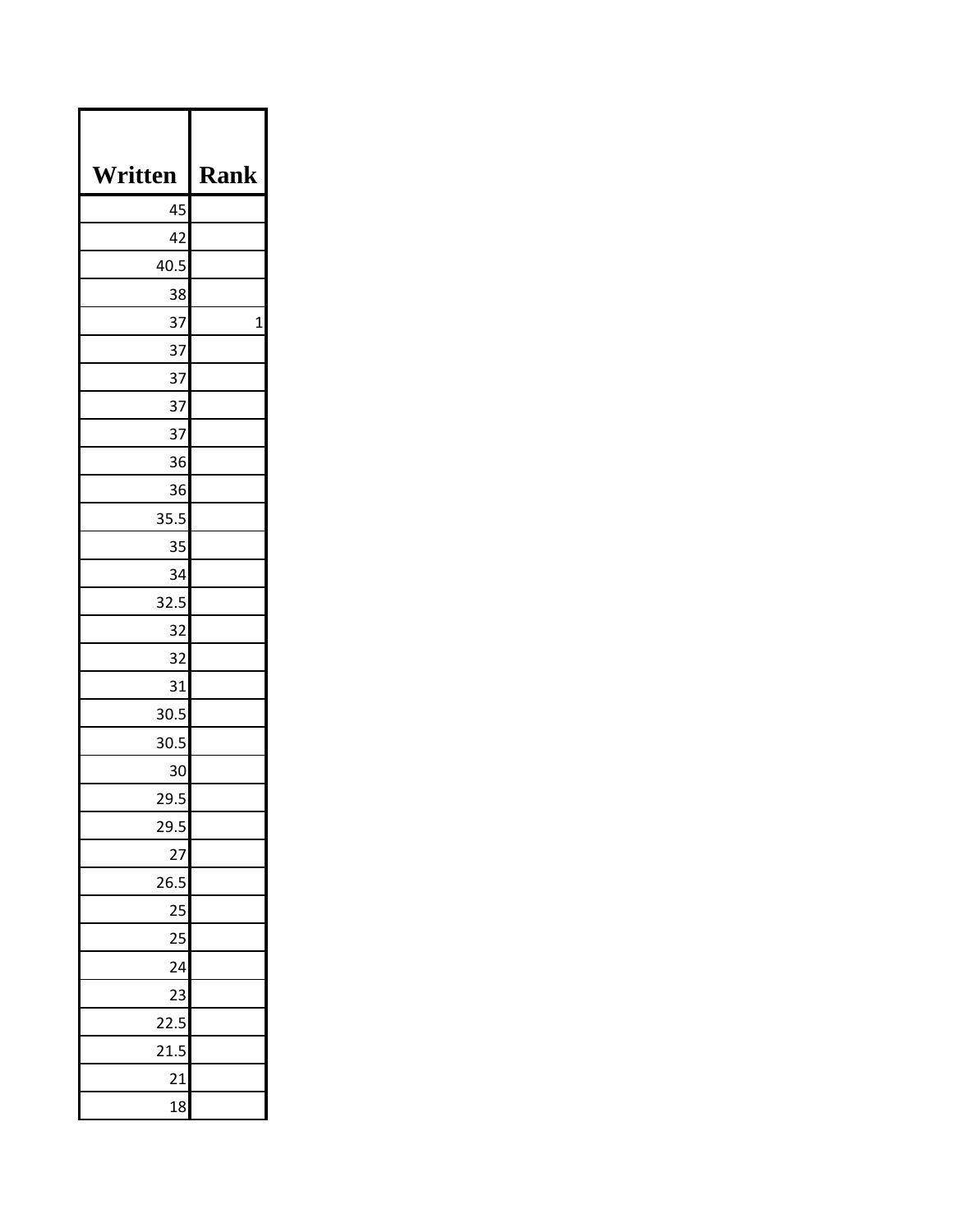| 11 |  |
|----|--|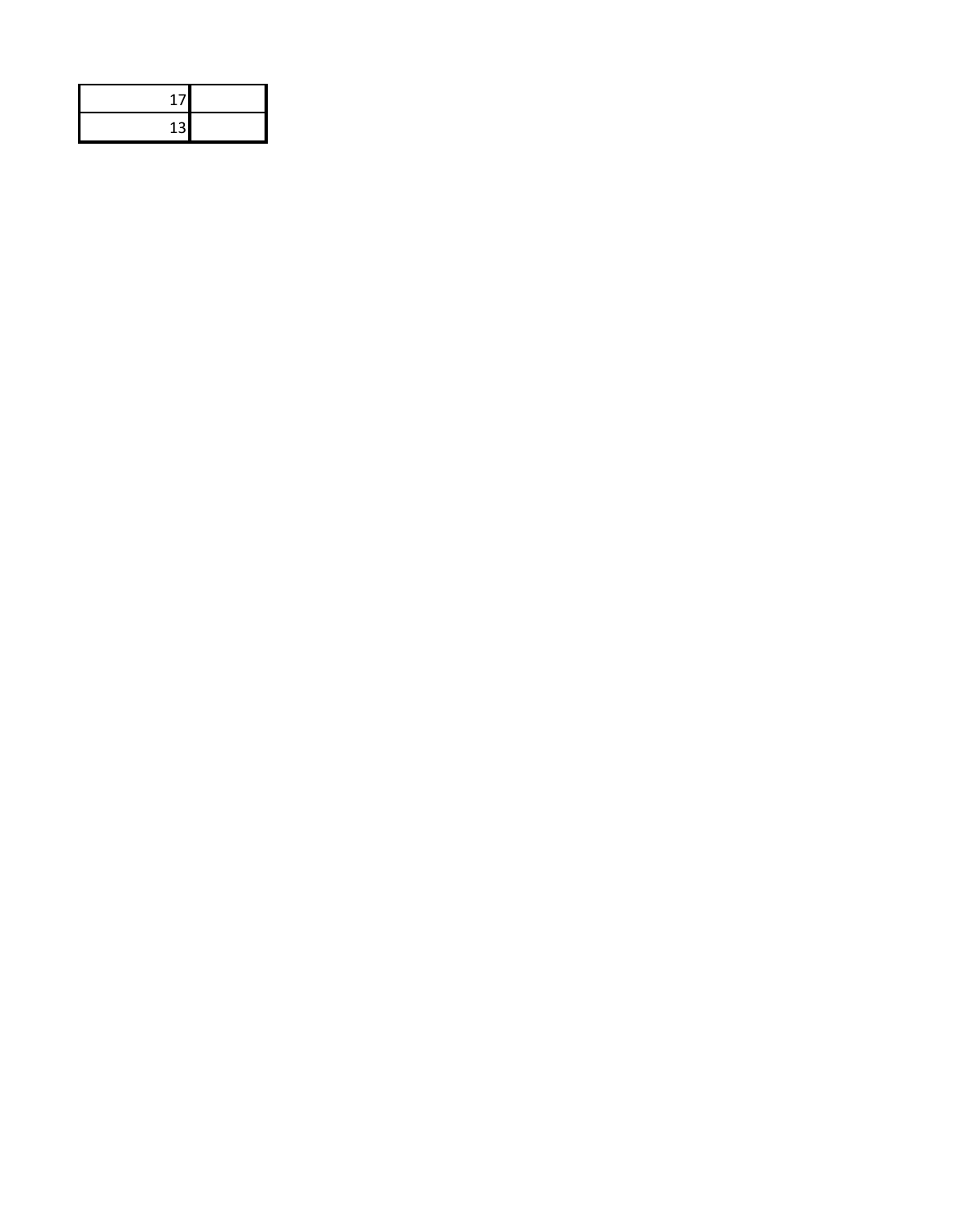| ID                      |                              |                             |
|-------------------------|------------------------------|-----------------------------|
|                         | <b>Number</b> Contestant     | <b>Chapter</b>              |
| 4                       | <b>Beeler, Alexandra</b>     | <b>Escalon</b>              |
| $\overline{2}$          | <b>Anderson, Lindsey</b>     | <b>Escalon</b>              |
| 5                       | <b>Beeler, Hannah</b>        | <b>Escalon</b>              |
| 27                      | <b>Simon, Sharon</b>         | Galt                        |
| 28                      | <b>Steinbacher, Peyton</b>   | Galt                        |
| 22                      | Parker, Kaitlynn             | Galt                        |
| 15                      | Large, Katie                 | Galt                        |
| 3                       | <b>Baker, Olivia</b>         | <b>Golden Valley-Merced</b> |
| 10                      | <b>Collins, Kristen</b>      | <b>Golden Valley-Merced</b> |
| 35                      | <b>Wells, Tim</b>            | <b>Golden Valley-Merced</b> |
| 26                      | <b>Shippelhoute, Karlene</b> | <b>Hamilton City</b>        |
| 8                       | <b>Burbank, Brett</b>        | <b>Hamilton City</b>        |
| 29                      | <b>Steward, Tommy</b>        | <b>Hamilton City</b>        |
| 16                      | <b>Ligas, Kristin</b>        | <b>Hamilton City</b>        |
| 19                      | <b>Montecinos, Marco</b>     | <b>Hamilton City</b>        |
| 33                      | <b>Van Houtte, Cody</b>      | <b>Hamilton City</b>        |
| 30                      | <b>Stone, Kristen</b>        | <b>Hamilton City</b>        |
| 12                      | <b>Elkin, Nathon</b>         | <b>Hamilton City</b>        |
| 1                       | <b>Alvarez, Leslie</b>       | Laton                       |
| 13                      | Garcia, Taylor               | Laton                       |
| 34                      | Velazquez, Mirian            | Laton                       |
| 23                      | Richmond, Jenna              | Laton                       |
| 6                       | Bravo, Arcelia               | Laton                       |
| 24                      | Rodriquez, Laura             | <b>Parlier</b>              |
| 31                      | <b>Terry, Jason</b>          | <b>Parlier</b>              |
| 9                       | Castro, Laura                | <b>Parlier</b>              |
| 20                      | <b>Moreno, Michelle</b>      | <b>Parlier</b>              |
| 25                      | Salas, Tania                 | <b>Parlier</b>              |
| 18                      | <b>Mendoza, Pedro</b>        | <b>Tranquillity</b>         |
| 17                      | <b>Manriquez, Maria</b>      | <b>Tranquillity</b>         |
| $\overline{\mathbf{z}}$ | <b>Brown, Jon Marc</b>       | <b>Tulare</b>               |
| 11                      | Cox, Joshua                  | <b>Tulare</b>               |
| 14                      | Gomez, Jacob                 | <b>Tulare</b>               |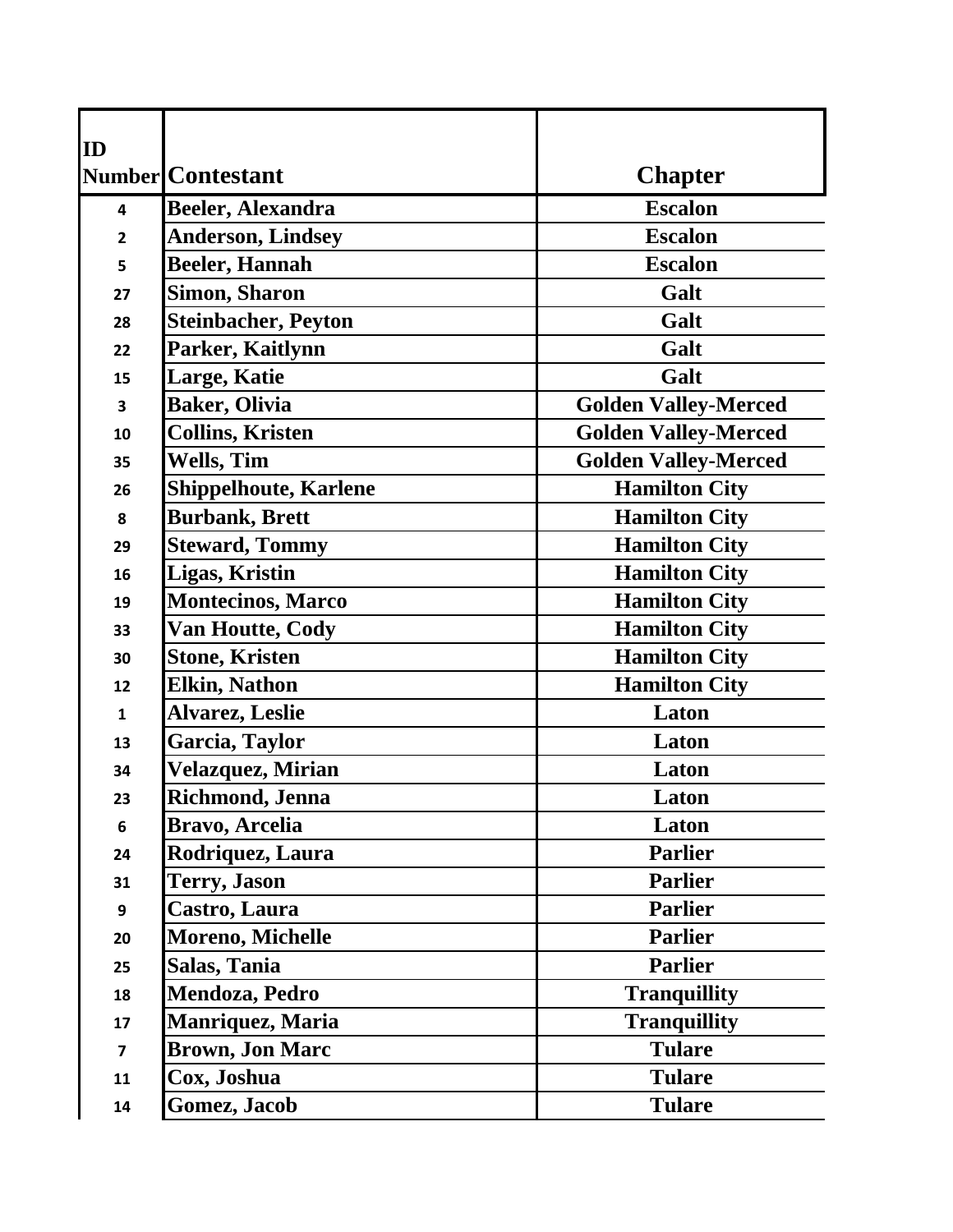| 21<br>ᄼ | Noques, Jeannine       | Tulare |
|---------|------------------------|--------|
| 32      | <b>Toor, Aruvijoat</b> | Tulare |

 $\mathsf I$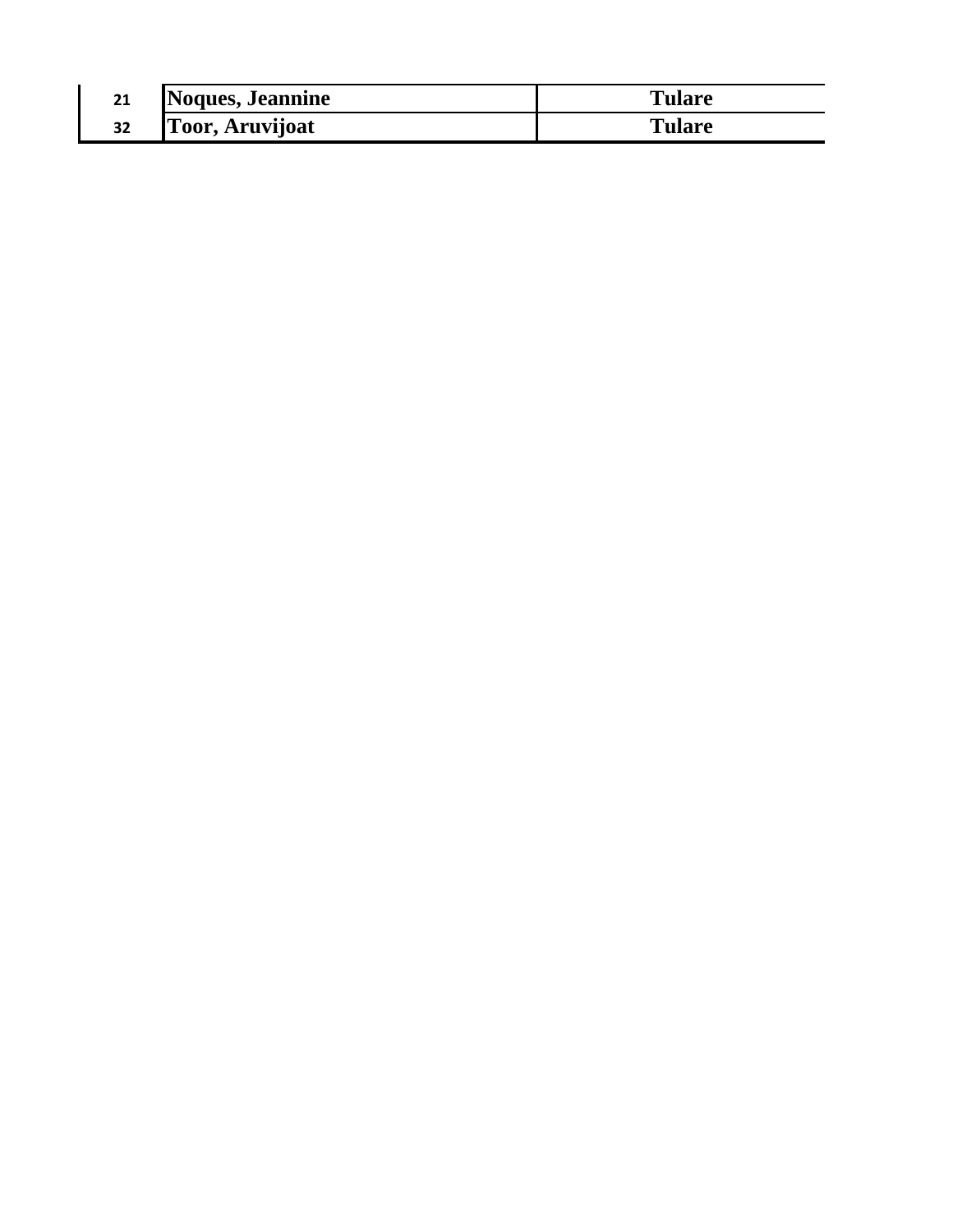| Written | <b>Rank</b> |
|---------|-------------|
| 38      |             |
| 37      |             |
| 25      | 100         |
| 32      |             |
| 29.5    |             |
| 24      | 85.5        |
| 21      |             |
| 45      |             |
| 37      |             |
| 36      | 118         |
| 37      |             |
| 32      |             |
| 31      | 100         |
| 30.5    |             |
| 29.5    |             |
| 27      | 87          |
| 26.5    |             |
| 22.5    |             |
| 42      |             |
| 40.5    |             |
| 35      | 117.5       |
| 32.5    |             |
| 30      |             |
| 23      |             |
| 21.5    |             |
| 18      | 62.5        |
| 17      |             |
| 13      |             |
| 30.5    |             |
| 25      | 55.5        |
| 37      |             |
| 37      |             |
| 36      | 110         |